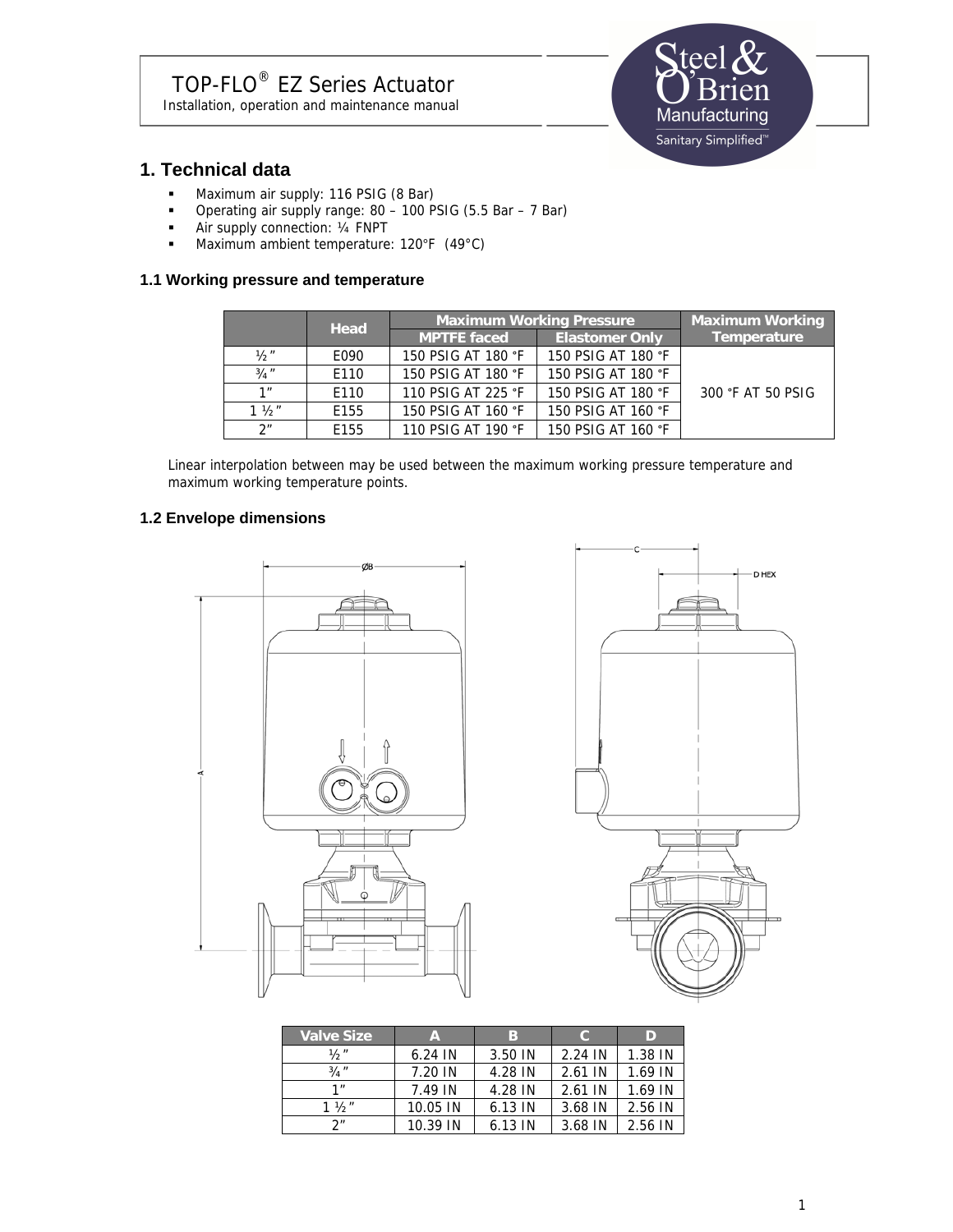Installation, operation and maintenance manual

### **1.3 Materials of construction**



| No.            | <b>Qty</b>     | <b>ITEM</b>              | <b>MATERIAL</b>              |
|----------------|----------------|--------------------------|------------------------------|
| 1              | 1              | <b>COMPRESSOR INSERT</b> | <b>BRASS</b>                 |
| $\overline{2}$ | 1              | <b>COMPRESSOR</b>        | <b>STAINLESS STEEL</b>       |
| 3              | 1              | <b>STEM</b>              | <b>STAINLESS STEEL</b>       |
| 4              | 1              | STEM O-RING              | <b>NITRILE</b>               |
| 5              | 1              | <b>BONNET</b>            | <b>STAINLESS STEEL</b>       |
| 6              |                | <b>BONNET O-RING</b>     | <b>NITRILE</b>               |
| $\overline{7}$ | 1              | <b>HOUSING</b>           | REINFORCED POLYAMIDE         |
| 8              | $\overline{2}$ | <b>HOUSING O-RING</b>    | NITRILE                      |
| 9              | 1              | <b>SPRING WASHER</b>     | <b>CHROME-VANADIUM STEEL</b> |
| 10             |                | <b>NUT</b>               | <b>ZINC PLATED STEEL</b>     |
| 11             | 1              | <b>PISTON WASHER</b>     | <b>STAINLESS STEEL</b>       |
| 12             | 1              | PISTON WASHER O-RING     | <b>NITRILE</b>               |
| 13             | 1              | <b>PISTON</b>            | REINFORCED POLYAMIDE         |
| 14             | 1              | <b>PISTON SEAL</b>       | <b>NITRILE</b>               |
| 15             | 1              | <b>LOCKNUT</b>           | <b>STAINLESS STEEL</b>       |
| 16             | 1              | YELLOW INDICATOR         | PF                           |
| 17             | $\mathbf{1}$   | <b>SPRING SET</b>        | <b>CHROME-SILICON STEEL</b>  |
| 18             | 1              | CAP                      | <b>GLASS REINFORCED PA</b>   |
| 19             |                | SIGHT GLASS O-RING       | NITRILE                      |
| 20             | 1              | SIGHT GLASS              | POLYCARBONATE                |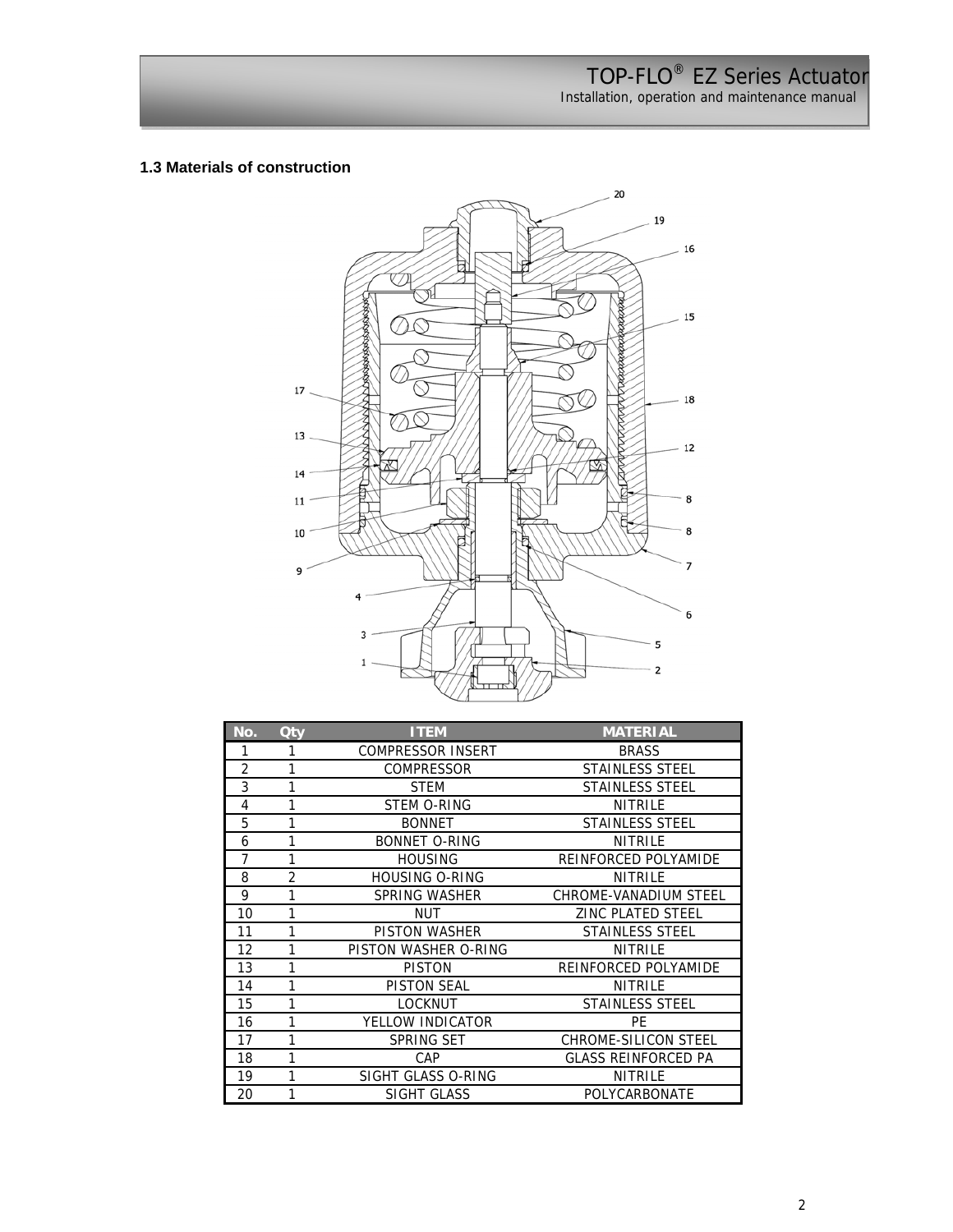Installation, operation and maintenance manual

## **2. Storage**

It is recommended that the actuator be kept in a clean and dry location with supplied plugs in ports.

## **3. Installation**

### **3.1 Typical**

- **Mount valve per drain angle**
- Connect airline to the connection on the Cap (18). The arrow indicates the direction in which the piston moves when actuated.
- **Use clean dry filtered air.**
- Use the torque values shown below to tight the bolts.

| Body/bonnet torque values |                               |                                 |  |  |  |
|---------------------------|-------------------------------|---------------------------------|--|--|--|
| <b>Valve Size</b>         | <b>Elastomer</b><br>Diaphragm | <b>MPTFE Faced</b><br>Diaphragm |  |  |  |
| 1/2"                      | 30 in/lbs                     | 55 in/lbs.                      |  |  |  |
| $3/4$ "                   | $35$ in/lbs.                  | 65 in/lbs.                      |  |  |  |
| 1"                        | 45 in/lbs.                    | 90 in/lbs.                      |  |  |  |
| $1\frac{1}{2}$            | in/lbs.<br>60                 | 130 in/lbs.                     |  |  |  |
| ን"                        | 150 in/lbs.                   | 190 in/lbs.                     |  |  |  |

### **3.2 Adjusting port orientation**

The actuator is supplied with port as shown below. The port can be adjusted to ease air line installation by rotating the head using either the Cap (18) or Housing (7) hexagon near the bonnet in a clockwise fashion.

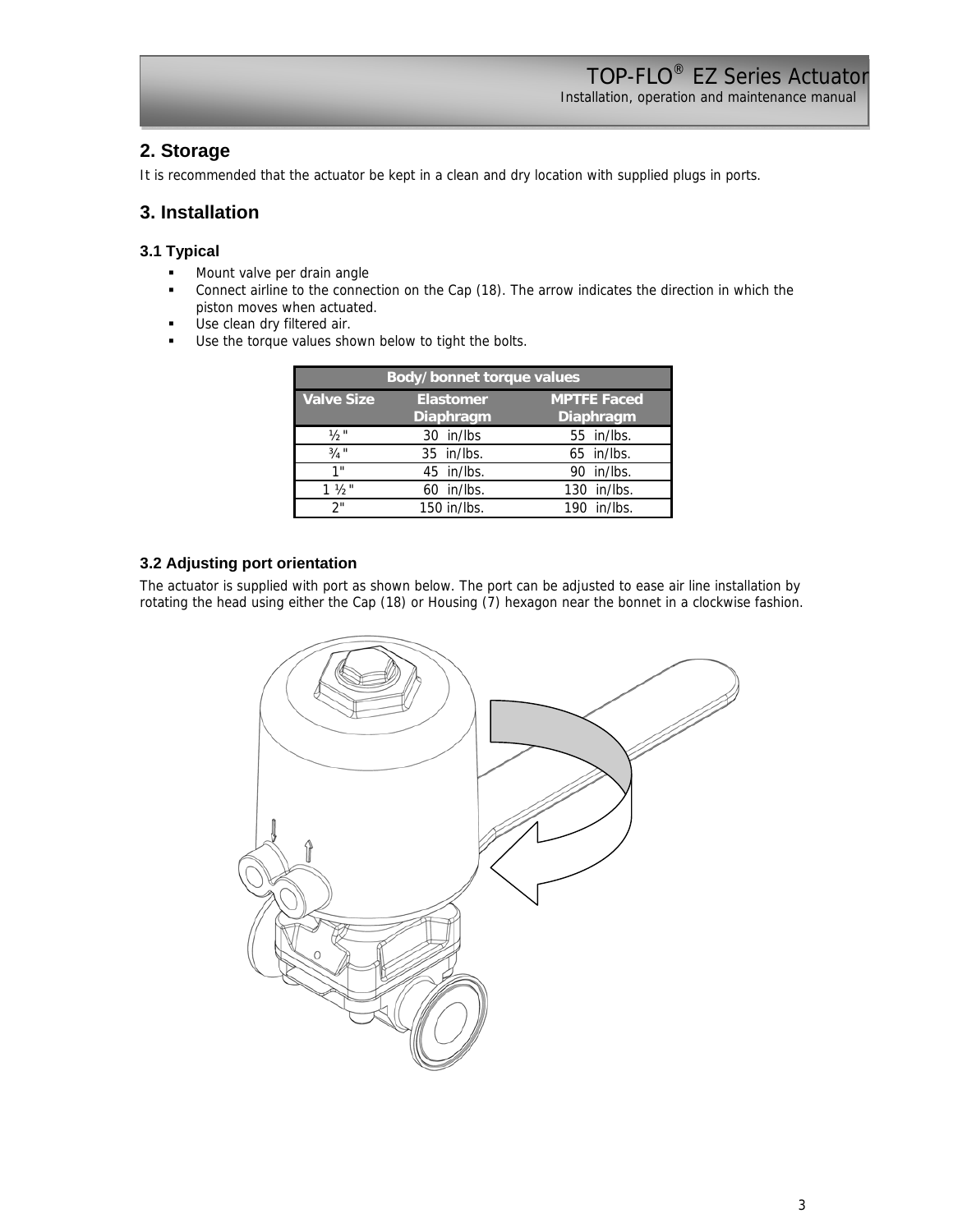Installation, operation and maintenance manual

#### **3.3 Changing the configuration from spring to close**



SPRING TO OPEN DOUBLE ACTING

The actuator supplied as spring to close configuration can be modified to either spring to open or double acting using the following procedure.

- 1. Ensure valve is in open position (for spring to close, air will need to be applies to the appropriate port)
- 2. Remove actuator from valve by unfastening the four bolts.
- 3. Remove diaphragm and Compressor Insert (1) if the diaphragm is of the screw type.
- 4. Place Bonnet (5) in a vise and hold Housing (7) with the assembly key on the hexagon.
- 5. Unscrew the Cap (18) completely.
- 6. Take out the Spring Set (17).
- 7. For double acting conversion, just screw back the Cap. For the spring to open conversion, remove Sight Glass (20) with the O-Ring (19) on and continue to step 7.
- 8. Unscrew Indicator (16) and Locknut (15) by preventing the Stem (3) from turning using an Allen key.
- 9. Pull out the Piston (13), Piston Washer (11) and O-Ring (12).
- 10. Unscrew the Nut (10) and take out Spring Washer (9).
- 11. Remove Housing (7), ensure the O-Ring (6) remains on the Bonnet (5).
- 12. Place the Cap (18) on the Bonnet (5).
- 13. Place the Spring Washer (9) and Nut (10). Add a drop of Loctite 274 on the internal thread of the Nut and tighten to the value shown at the end of this section.
- 14. Place Piston Washer (11) on the Stem (3) shoulder and place O-Ring (12) on the Piston Washer.
- 15. Install the spring to open from the Spring Set (17) in the Cap (18). See table below for the correct spring to keep.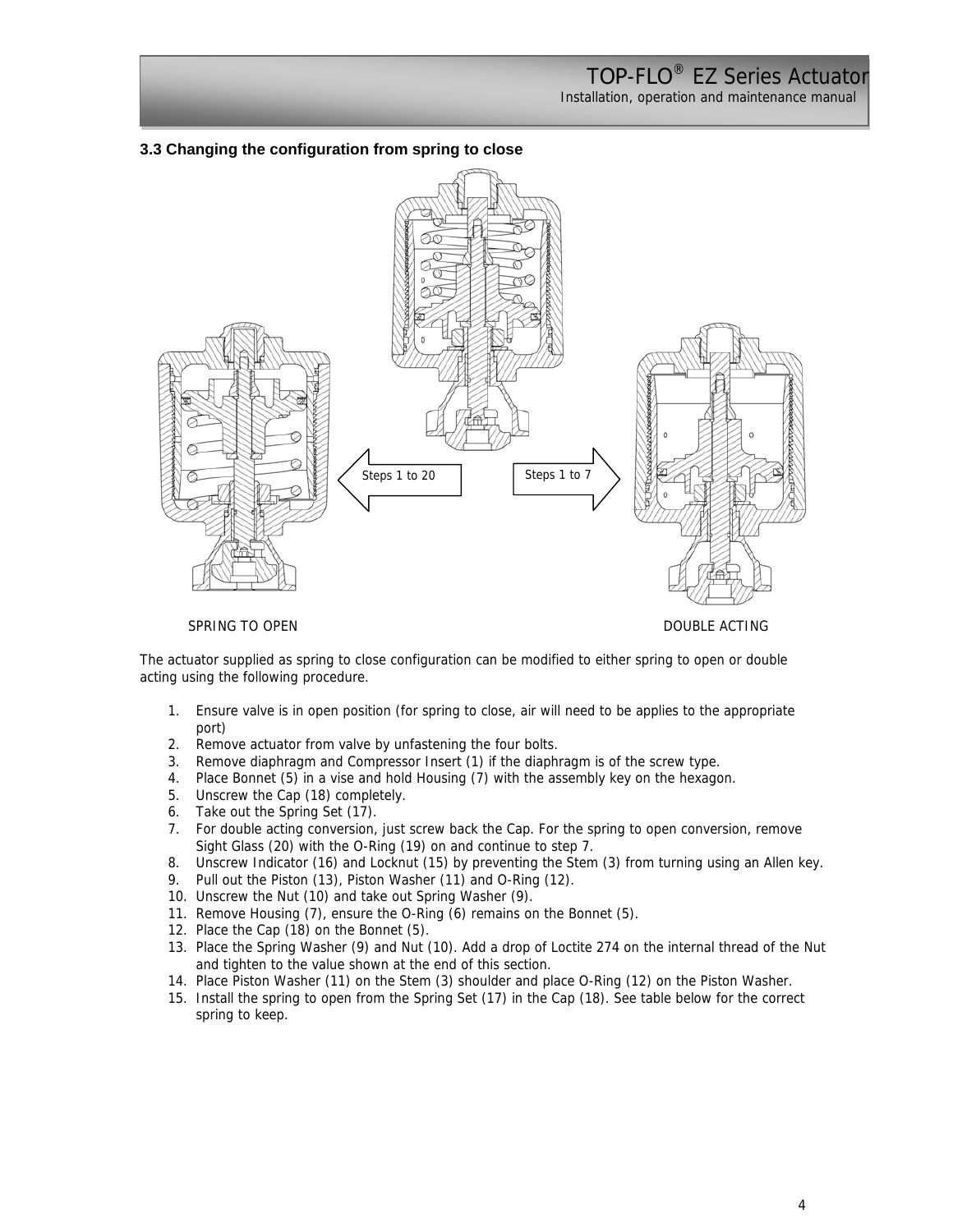| <b>Valve Size</b> | Spring to open              |  |  |
|-------------------|-----------------------------|--|--|
| ソっ"               | NA (Same spring both        |  |  |
|                   | configuration)              |  |  |
| 3/4''             | Large Diameter Outer Spring |  |  |
| 1 <sup>''</sup>   | Large Diameter Outer Spring |  |  |
| $1 \frac{1}{2}$   | Small Diameter Inner Spring |  |  |
| 2 <sup>n</sup>    | Small Diameter Inner Spring |  |  |

- 16. Install the Piston (13) upside down on the spring and screw the Housing (7) down while holding the Cap (18) hexagon.
- 17. Push the Stem (3) up so its tip is showing thru the Piston (13) center hole and tight the Locknut (15) with the proper value shown at the end of this section.
- 18. Install Indicator (16).
- 19. Screw back the Sight Glass (20) with the O-Ring (19).
- 20. Adjust port orientation as required. See section 3.2 for details.

| <b>Assembly torque values</b> |                 |              |  |  |  |
|-------------------------------|-----------------|--------------|--|--|--|
| <b>Valve Size</b>             | <b>Nut (10)</b> | Locknut (15) |  |  |  |
| $\frac{1}{2}$ "               | 225 in/lbs      | 110 in/lbs   |  |  |  |
| $3/4$ "                       | 225 in/lbs      | 110 in/lbs   |  |  |  |
| 1"                            | 225 in/lbs      | 110 in/lbs   |  |  |  |
| $1\frac{1}{2}$                | 450 in/lbs      | 230 in/lbs   |  |  |  |
| ን"                            | 450 in/lbs      | 230 in/lbs   |  |  |  |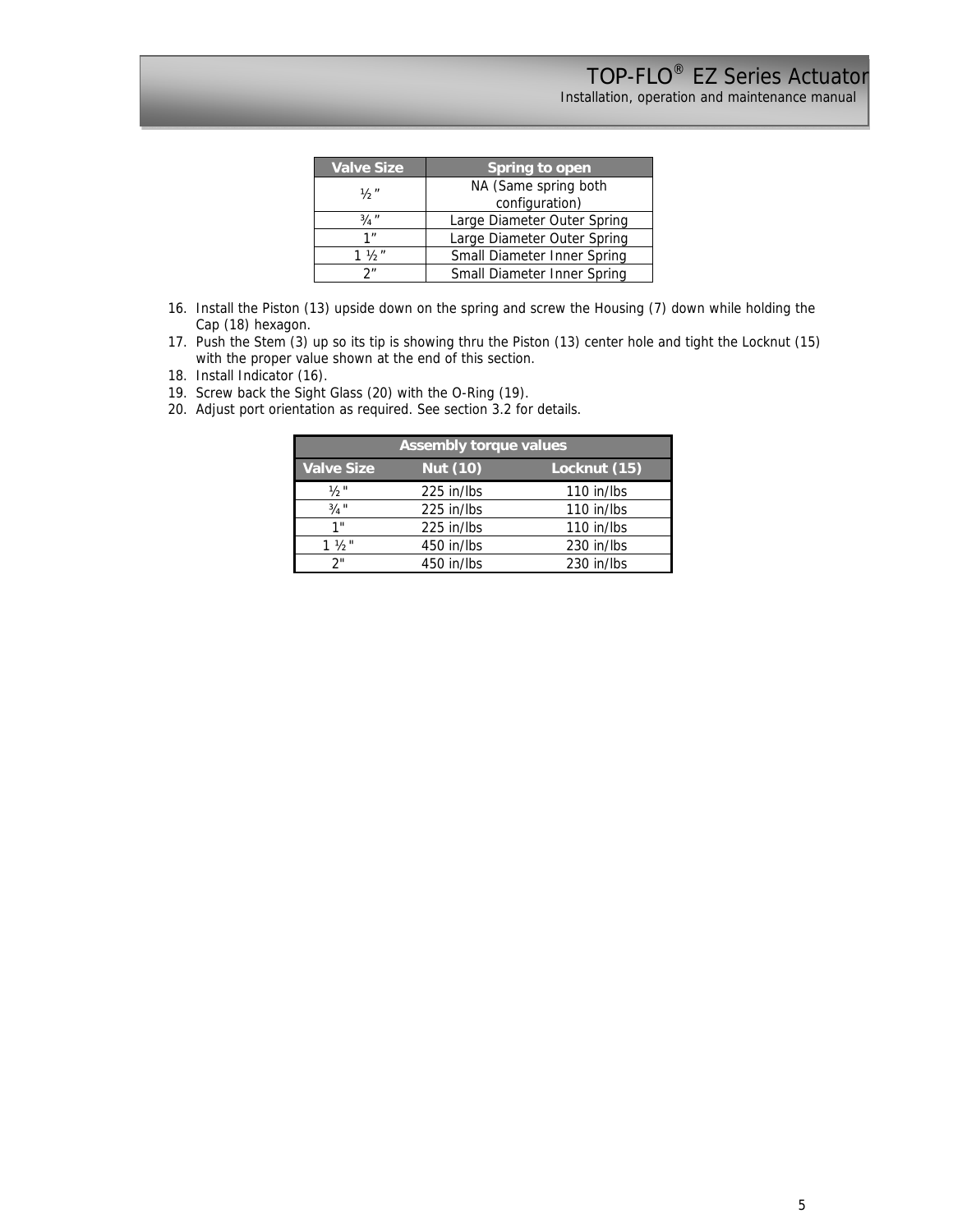Installation, operation and maintenance manual

**4. Maintenance**



Spring to close exploded view Spring to open exploded view

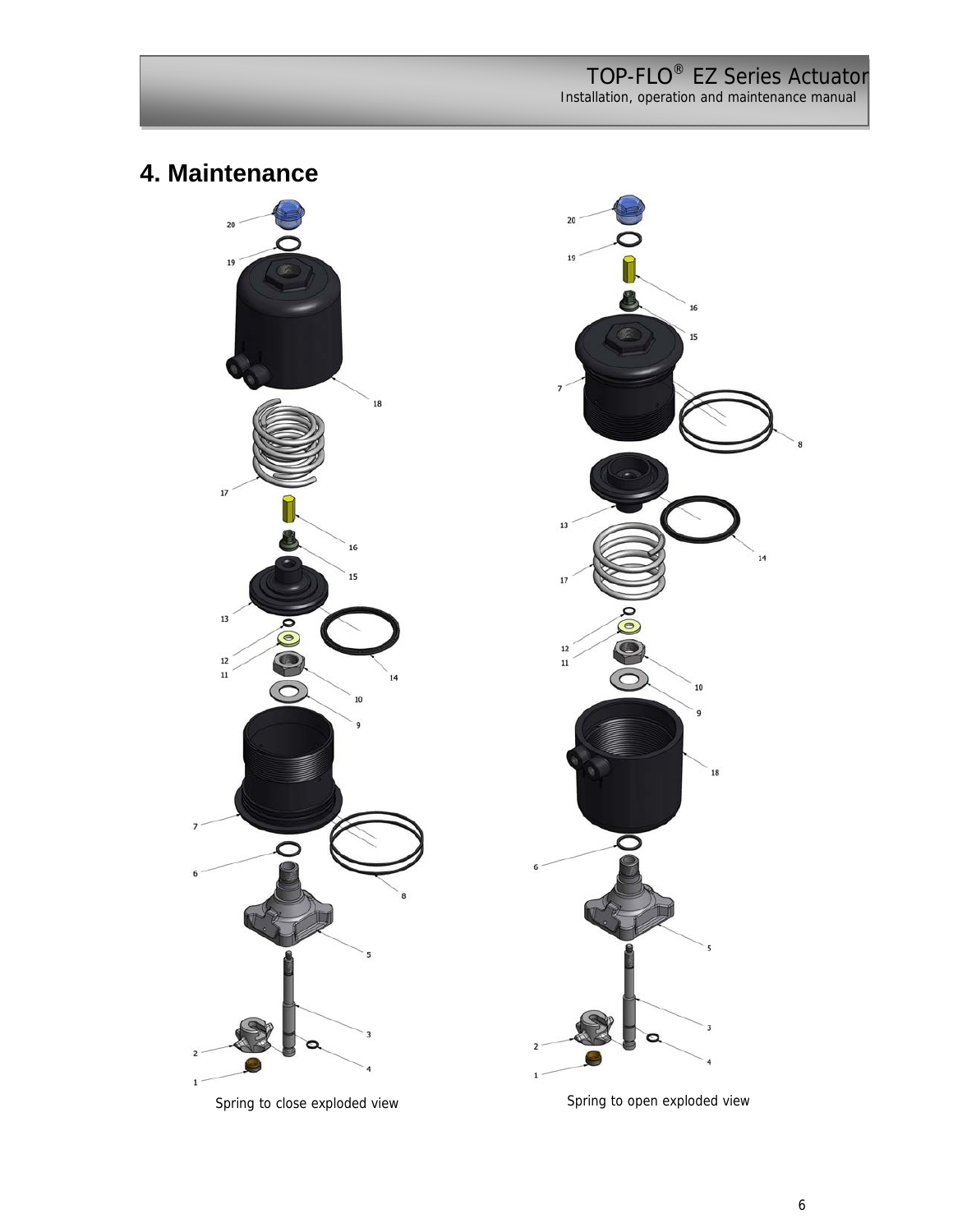Installation, operation and maintenance manual

#### **4.1 Replacing the diaphragm**

- 1. Relieve system pressure ensuring that all line media has drained.
- 2. In the open position, remove actuator from valve by unfastening the four bolts.
- 3. Remove used diaphragm.
- 4. Assure that the diaphragm and valve body are dry and clean.
- 5. In the closed position, attach new diaphragm to the compressor.
	- a. For bayonet connection, MPTFE faced diaphragm: Insert bayonet and rotate ¼ turn clockwise.
	- b. For threaded connection elastomer diaphragm: Engage threads fully then slack to align bolt holes.
- 6. In the open position, install the top works on the valve body and hand-tighten bolts
- 7. Actuate the actuator twice to properly position the diaphragm.
- 8. In the closed position, finish tightening bolts to the value shown in section 3.1 in a diagonal pattern.

### **4.2 Replacing seal kit**

- 4.2.1 Spring to close or double acting
	- 1. Remove actuator from valve by unfastening the four bolts (put actuator in open position for spring to close configuration).
	- 2. Remove diaphragm and Compressor insert (1) if the diaphragm is of the screw type.
	- 3. Place Bonnet (5) in a vise and hold Housing (7) with the assembly key on the hexagon.
	- 4. Unscrew the Cap (18) completely and remove Housing O-Ring (8). Prior to install the new Housing O-Ring, apply a coat of solid lubricant (graphite dispersed in isopropanol works well) to ease later Cap installation and removal.
	- 5. Unscrew Sight Glass (20) and replace O-Ring (19) with a new one.
	- 6. Take out the Spring Set (17), unscrew Indicator (16) and Locknut (15) by preventing the Stem (3) from turning using an Allen key.
	- 7. Take out the Piston (13), remove Piston Seal (14) and replace it with a new one.
	- 8. Remove Stem (3) from Bonnet (5), remove Stem O-Ring (4) and replace it with the new one. The Piston Washer (11) and Piston Washer O-Ring (12) should be lying on the bonnet, take them out and replace the O-ring with a new one.
	- 9. Unscrew the Nut (10) and take out Spring Washer (9).
	- 10. Remove Housing (7), remove the O-Ring (6) and replace with a new one.
	- 11. Reinstall Housing (7), Spring Washer (9) and Nut (10). Add a drop of Loctite 274 on the internal thread of the Nut and tighten to the value shown at the end of section 3.
	- 12. Grease Bonnet (5) bore, Housing (7) bore and Stem (3) with with Orapi CT-609, Dow Corning 111, or an equivalent grease.
	- 13. Insert Stem (3) in the bonnet with the Compressor (2) installed.
	- 14. Place Piston Washer (11) on the Stem (3) shoulder and place O-Ring (12) on the Piston Washer.
	- 15. Place the Piston (13) inside the Housing (7) and on the Stem (3).
	- 16. Tighten the Locknut (15) with the proper value shown at section 3. Reinstall the Compressor Insert (1) if required; add a drop of Loctite 274 on the Compressor thread prior to do so.
	- 17. Install Indicator (16) and put back the Spring Set (17).
	- 18. Screw back the Sight Glass (20) with the O-Ring (19).
	- 19. Adjust port orientation as required. See section 3.2 for details.
	- 20. See section 4.1 to reinstall the actuator on the valve.

#### 4.2.2 Spring to open

- 1. Remove actuator from valve by unfastening the four bolts.
- 2. Remove diaphragm and Compressor Insert (1) if the diaphragm is of the screw type.
- 3. Unscrew Sight Glass (20) and replace O-Ring (19) with a new one.
- 4. Unscrew Indicator (16) and Locknut (15) by preventing the Stem (3) from turning using an Allen key.
- 5. Place Bonnet (5) in a vise and hold Cap (18) with the assembly key on the hexagon.
- 6. Unscrew the Housing (7) completely and remove Housing O-Ring (8). Prior to install the new Housing O-Ring, apply a coat of solid lubricant (graphite dispersed in isopropanol works well) to ease later Cap (18) installation and removal.
- 7. Take out the Piston (13), remove Piston Seal (14) and replace it with a new one.
- 8. Take out the Spring Set (17).